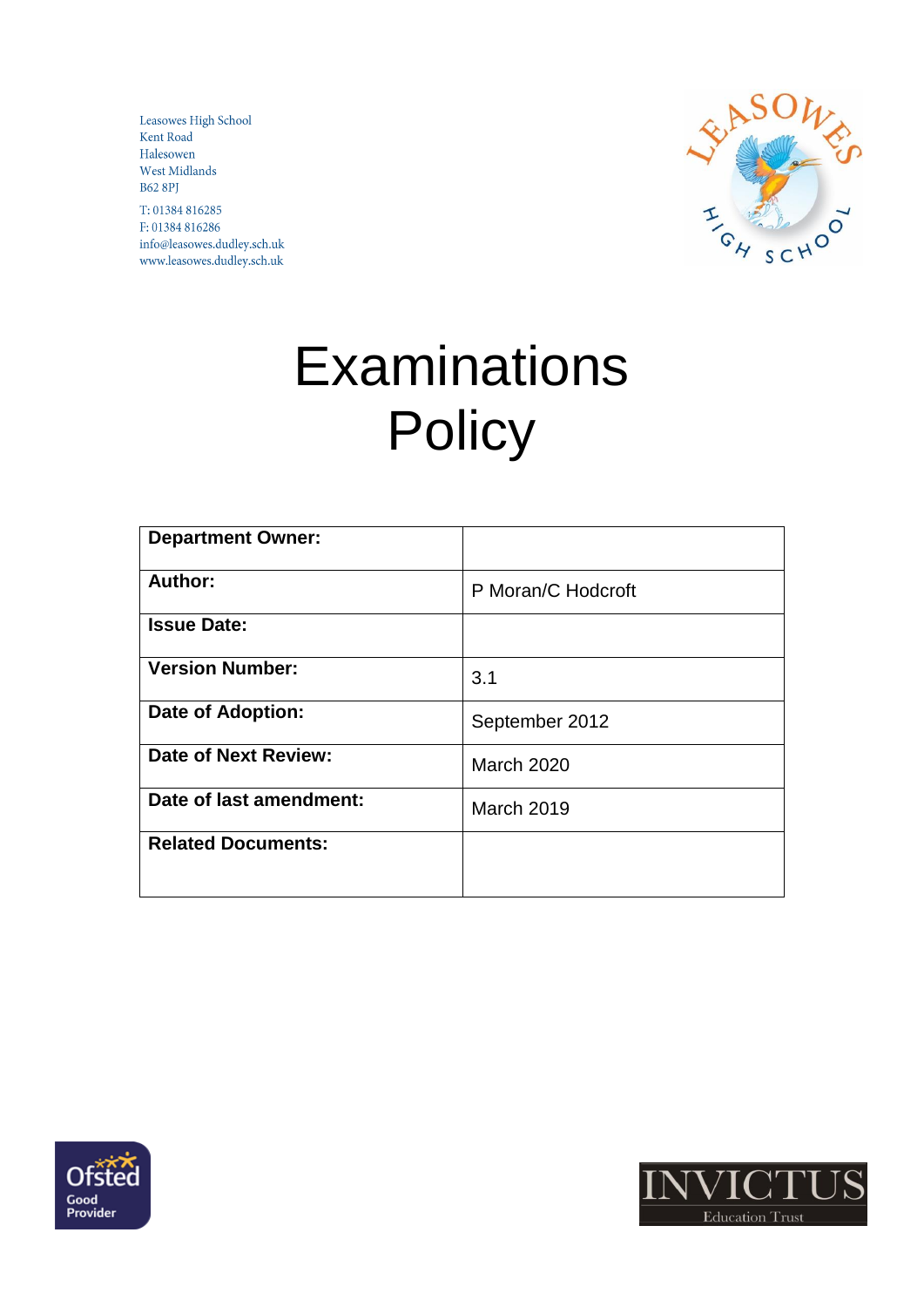## **Contents**

- **1. Exam responsibilities**
- **2. The statutory tests and qualifications offered**
- **3. Exam seasons and timetables**
- **4. Entries, entry details and late entries**
- **5. Exam fees**
- **6. The Disability Discrimination Act (DDA), special needs and access arrangements**
- **7. Estimated grades**
- **8. Managing invigilators and exam days**
- **9. Candidates, clash candidates and special consideration**
- **10. Coursework and appeals against internal assessments**
- **11. Results, enquiries about results (EARs) and access to scripts (ATS)**
- **12. Certificates**
- **13. Contingency Plan for Examination Administration**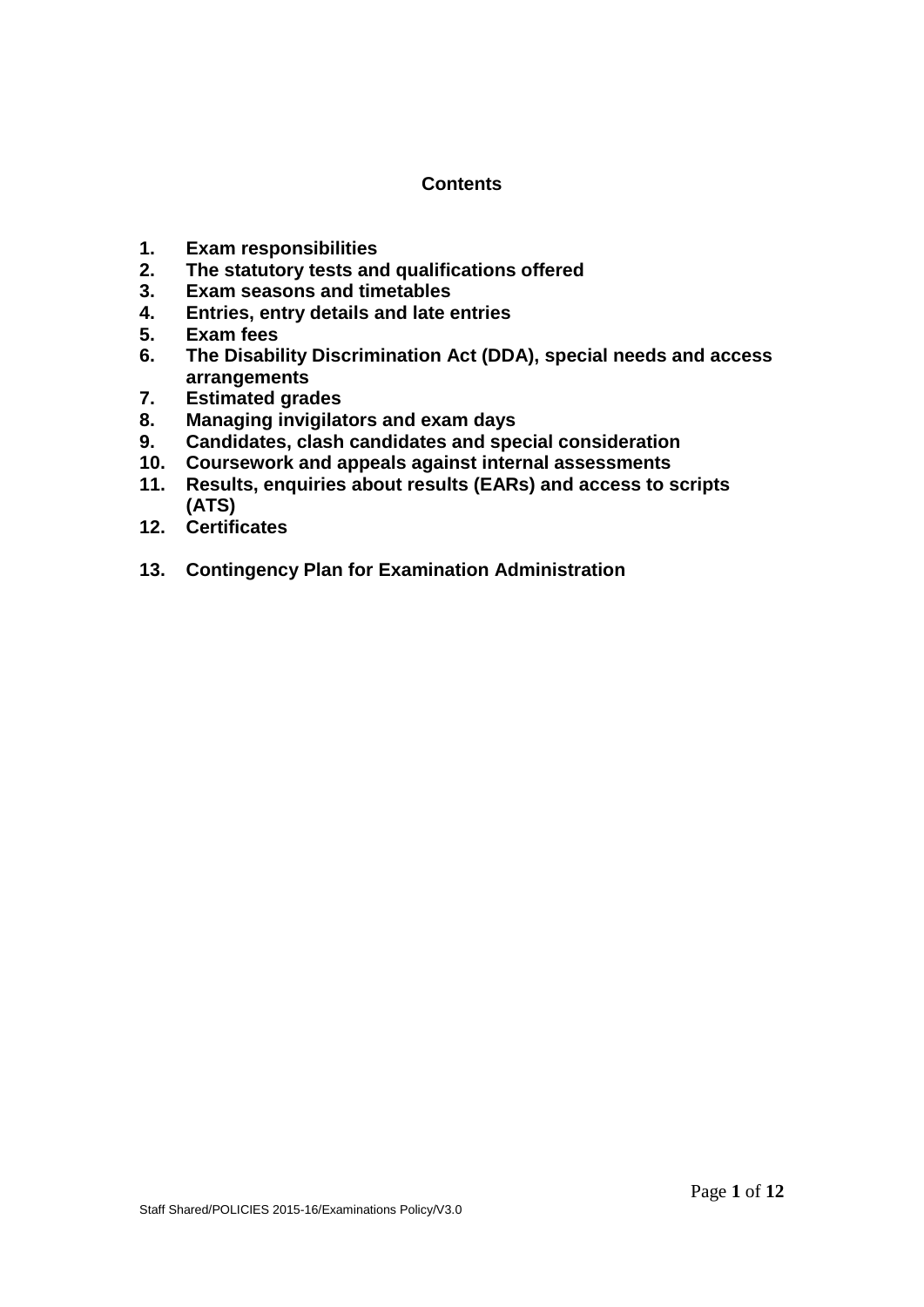The purpose of this exam policy is:

- to ensure the planning and management of exams is conducted efficiently and in the best interest of candidates
- to ensure the operation of an efficient exam system with clear guidelines for all relevant staff.

It is the responsibility of everyone involved in the centre's exam processes to read, understand and implement this policy.

This exam policy will be reviewed annually and then be presented to governors for acceptance.

This exam policy will be reviewed by a member of the senior leadership team and the Exams Officer and then taken to governors for ratification.

## **1. Exam responsibilities**

#### **Head of centre**

Overall responsibility for the school as an exam centre:

- advises on appeals and re-marks
- the head of centre is responsible for reporting all suspicions or actual incidents of malpractice. Refer to the JCQ document *Suspected malpractice in examinations and assessments*.

*In reality these duties would normally be delegated to the E.O..*

#### **Examinations Manager**

Manages the administration of public and internal exams and analysis of exam results:

- advises the senior leadership team, subject and class tutors and other relevant support staff on annual exam timetables and application procedures as set by the various exam boards
- oversees the production and distribution to staff, governors and candidates of an annual calendar for all external exams in which candidates will be involved and communicates regularly with staff concerning imminent deadlines and events
- ensures that candidates and their parents are informed of and understand those aspects of the exam timetable that will affect them
- consults with teaching staff to ensure that necessary coursework is completed on time and in accordance with JCQ guidelines
- provides and confirms detailed data on estimated entries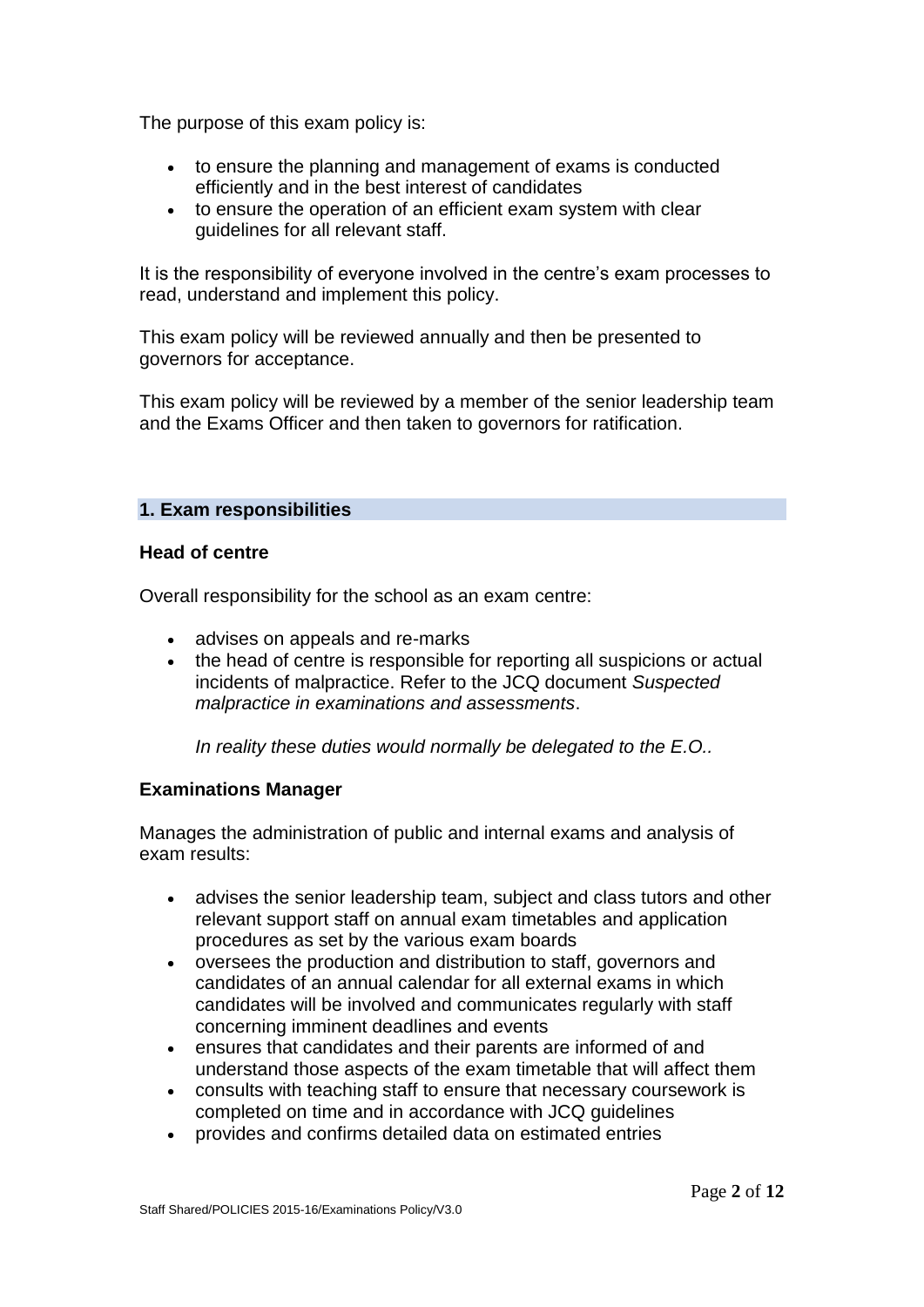- receives, checks and stores securely all exam papers and completed scripts
- makes applications for special consideration using the JCQ *Access arrangements and special considerations regulations* and *Guidance relating to candidates who are eligible for adjustments in examinations*
- identifies and manages exam timetable clashes
- accounts for income and expenditures relating to all exam costs/charges
- line manages the senior exam invigilator in organising the recruitment, training and monitoring of a team of exams invigilators responsible for the conduct of exams
- submits candidates' coursework marks, tracks despatch and stores returned coursework and any other material required by the appropriate awarding bodies correctly and on schedule
- arranges for dissemination of exam results and certificates to candidates and forwards, in consultation with the SLT, any appeals/remark requests
- maintains systems and processes to support the timely entry of candidates for their exams.
- Arranges for the setting up of examination rooms

## **Senior Deputy Head Teacher**

- In consultation with E.O.and Data Manager prepares and presents reports to the SLT showing results achieved in relation to expected grades and comparable data for previous years.
- Line management of examinations
- Will cover examination administration in the event of the E.O. not being present.

## **Heads of department**

- Guidance and pastoral oversight of candidates who are unsure about exam entries or amendments to entries.
- Involvement in post-results procedures.
- Accurate completion of coursework mark sheets and declaration sheets.
- Accurate completion of entry and all other mark sheets and adherence to deadlines as set by the Exams Officer.
- Informs E.O. of any planned changes to specifications.
- Is available to be present at the discretion of the Head of Centre and EO at the start of all examinations for subjects within their department or delegates this responsibility to another manager within the department.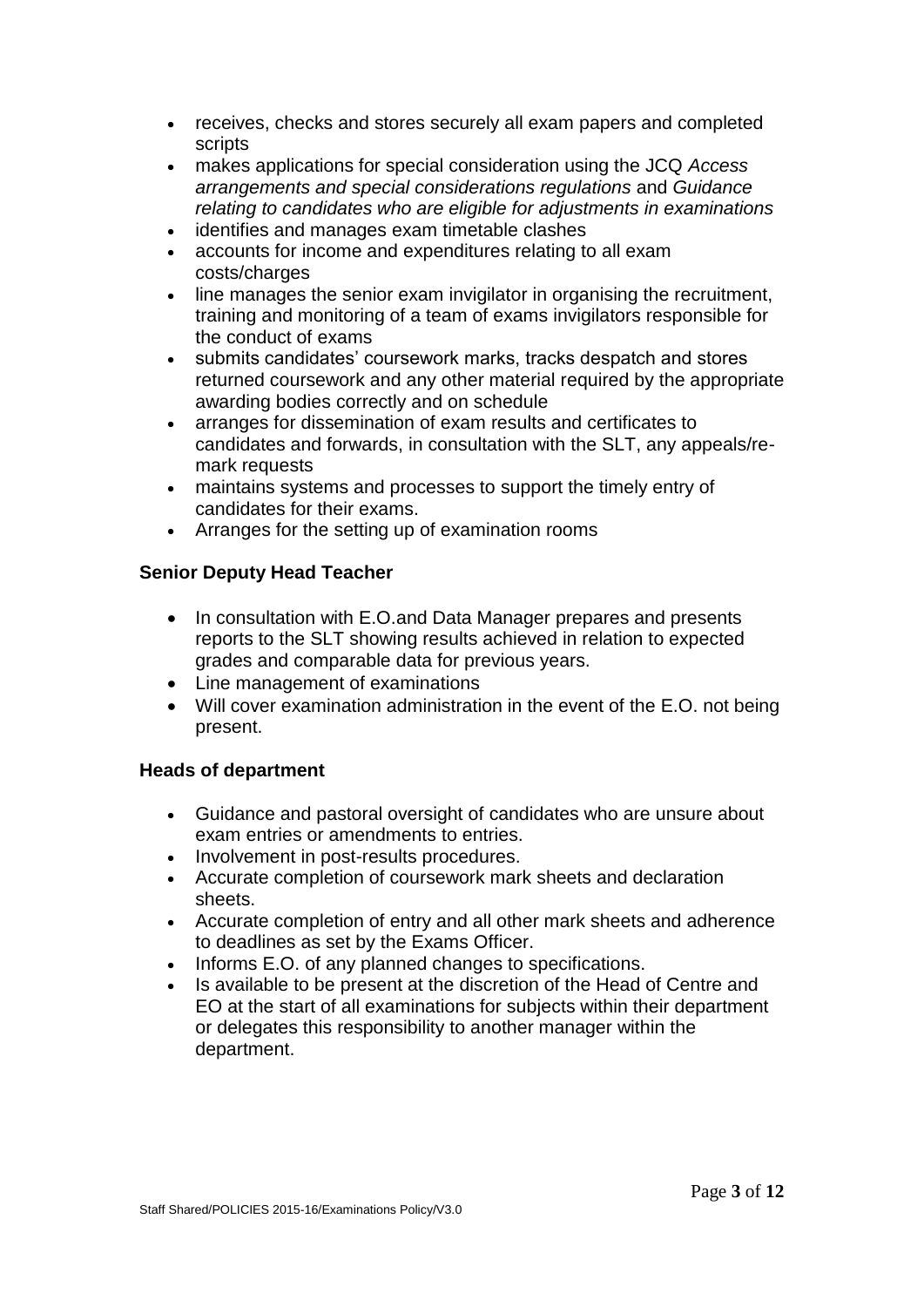#### **Subject teachers**

- Notification of access arrangements (as soon as possible after the start of the course).
- Submission of candidate entry data to heads of department.

# **BTEC Lead Internal Verifier**

## **What are the responsibilities of a Lead IV?**

There are two key responsibilities, firstly to gain and maintain accreditation for the role with Edexcel and secondly to support internal assessment and verification within the centre.

In order to be recognised as a Lead IV by Edexcel each individual will need to:

- register initially with Edexcel via Edexcel Online.
- reconfirm registration each year via Edexcel Online.
- undertake compulsory centre induction training in the implementation year.
- successfully complete the online accreditation process.

In order to support internal assessment and verification within the centre each individual will need to:

> • ensure adequate development for assessors and Internal Verifiers. This can be through the use of the practice exercises linked to Lead IV accreditation.

> • ensure that there is an agreed assessment and verification strategy, which is fit for purpose and meets regulatory requirements. • ensure activity is in line with the strategy.

> • ensure that records of assessment and verification as well as samples of learner work are retained for scrutiny by Edexcel, which should include examples of work that have been assessed and verified at different levels and grades.

> • liaise with the Standards Verifier, if allocated, to ensure that appropriate samples of assessed and verified learner work are available for sampling.

> • disseminate information about standards to other Internal Verifiers and assessors to ensure that assessment decisions/outcomes across the centre are to national standards.

# **SENCO**

- Administration of access arrangements.
- Identification and testing of candidates, requirements for access arrangements.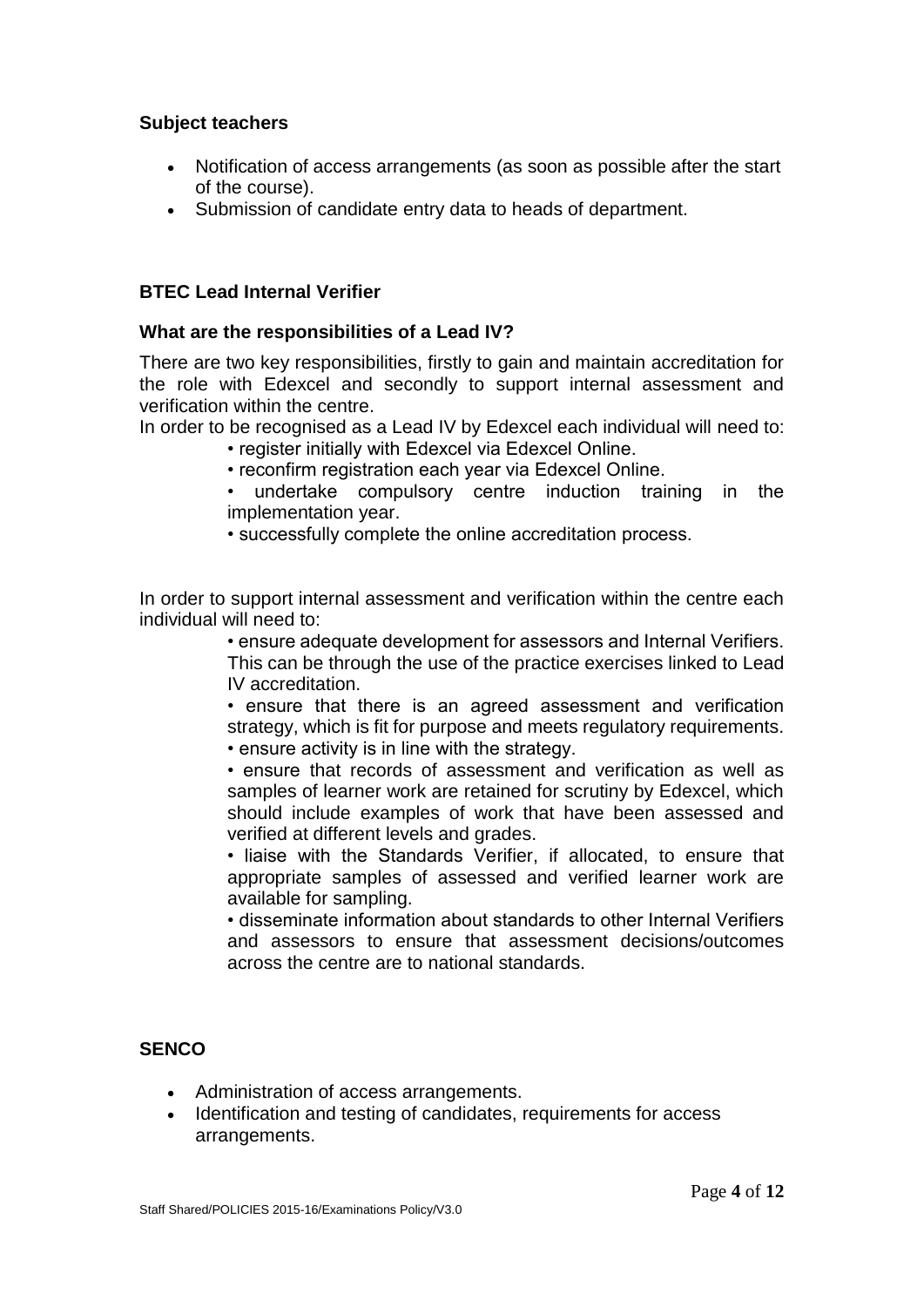- administers access arrangements using the JCQ *Access arrangements and special considerations regulations* and *Guidance relating to candidates who are eligible for adjustments in examinations*.
- Provision of additional support with spelling, reading, mathematics, dyslexia or essential skills, hearing impairment, English for speakers of other languages,— to help candidates achieve their course aims.

# **Lead invigilator/invigilators**

- Collection of exam papers and other material from the exams office before the start of the exam.
- Collection of all exam papers in the correct order at the end of the exam and their return to the exams office.
- Ensure examination rooms conform to JCQ requirements.

# **Candidates**

- Confirmation and signing of entries.
- Understanding coursework regulations and signing a declaration that authenticates the coursework as their own.
- Punctual attendance at all examinations for which an entry has been made for them.
- Adherence to examination regulations as published by awarding bodies or the college.

# **2. The statutory tests and qualifications offered**

The statutory tests and qualifications offered at this centre are decided by the heads of curriculum, heads of subject and the heads of department.

The statutory tests and qualifications offered are GCSE,GCE, BTEC, Technical Awards any other approved Level 2 qualification and Entry Level.

The subjects offered for these qualifications in any academic year may be found in the centre's published prospectus for that year.

Decisions on whether a candidate should not take an individual subject will be taken in consultation with the candidates, parents/carers, SENCO, subject teachers, heads of subject and the Student Achievement Managers.

## At key stage 4

All candidates will be entitled, and enabled, to achieve an entry for qualifications from an external awarding body.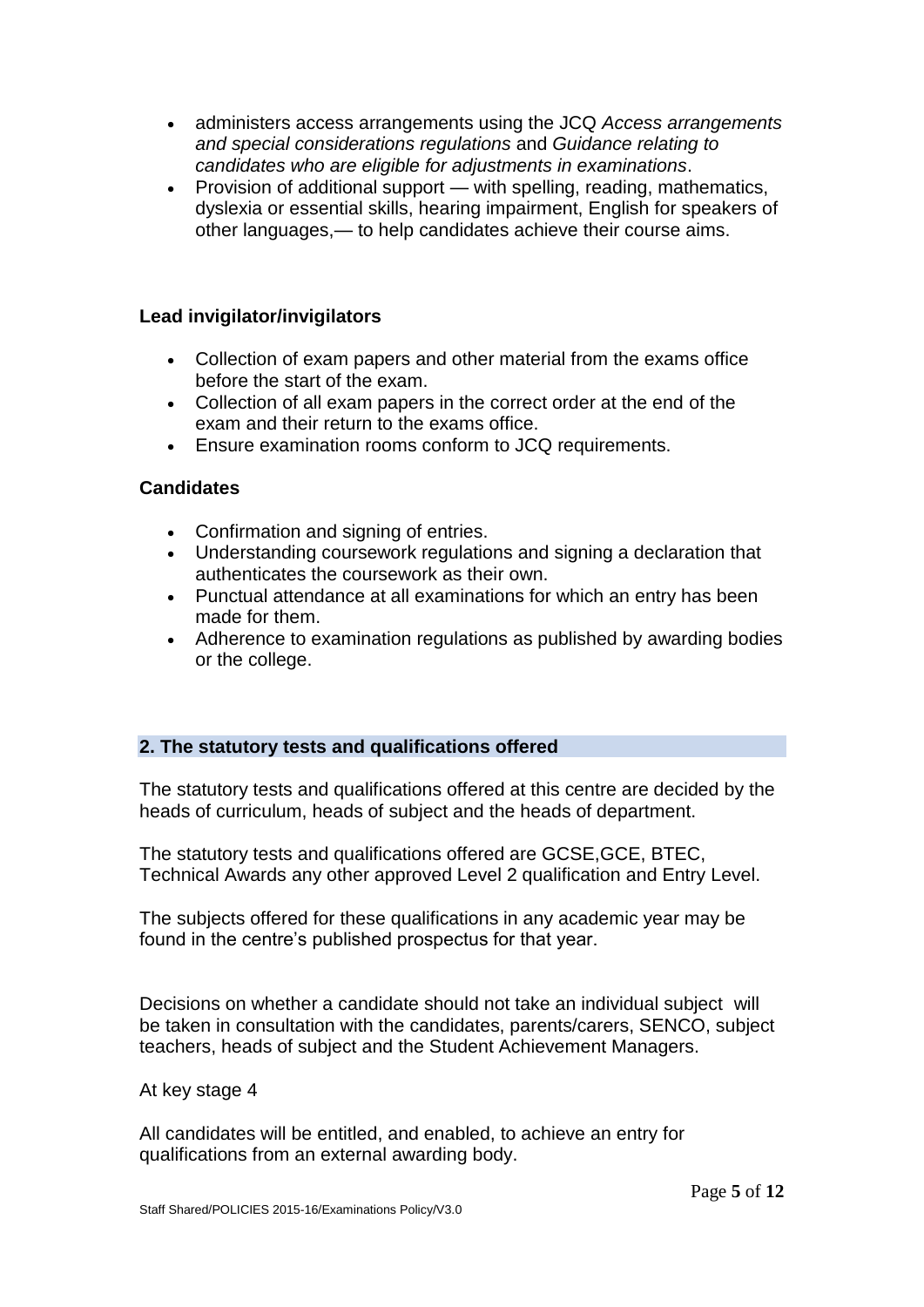# **3. Exam seasons and timetables**

#### 3.1 Exam seasons

Internal exams are scheduled in November, January, March and June

External exams are scheduled in May and June.

All internal exams are held under external exam conditions.

Which exam series are used in the centre is decided by the Head of Centre and the Heads of Department.

3.2 Timetables

Once confirmed, the Exams officer will circulate the exam timetables for external exams.

#### **4. Entries, entry details and late entries**

#### 4.1 Entries

Candidates are selected for their exam entries by the subject teachers.

Candidates, or parents/carers, can request a subject entry, change of level or withdrawal. A charge/deposit may be made if this goes against advice from teaching staff.

The centre does accept entries from external candidates.

4.2 Late entries

Entry deadlines are circulated to heads of department via the school computer system, notice board and in written form.

Late entries are authorised by the heads of department and Exams Officer.

#### **5. Exam fees**

The centre will pay all normal exam fees on behalf of candidates.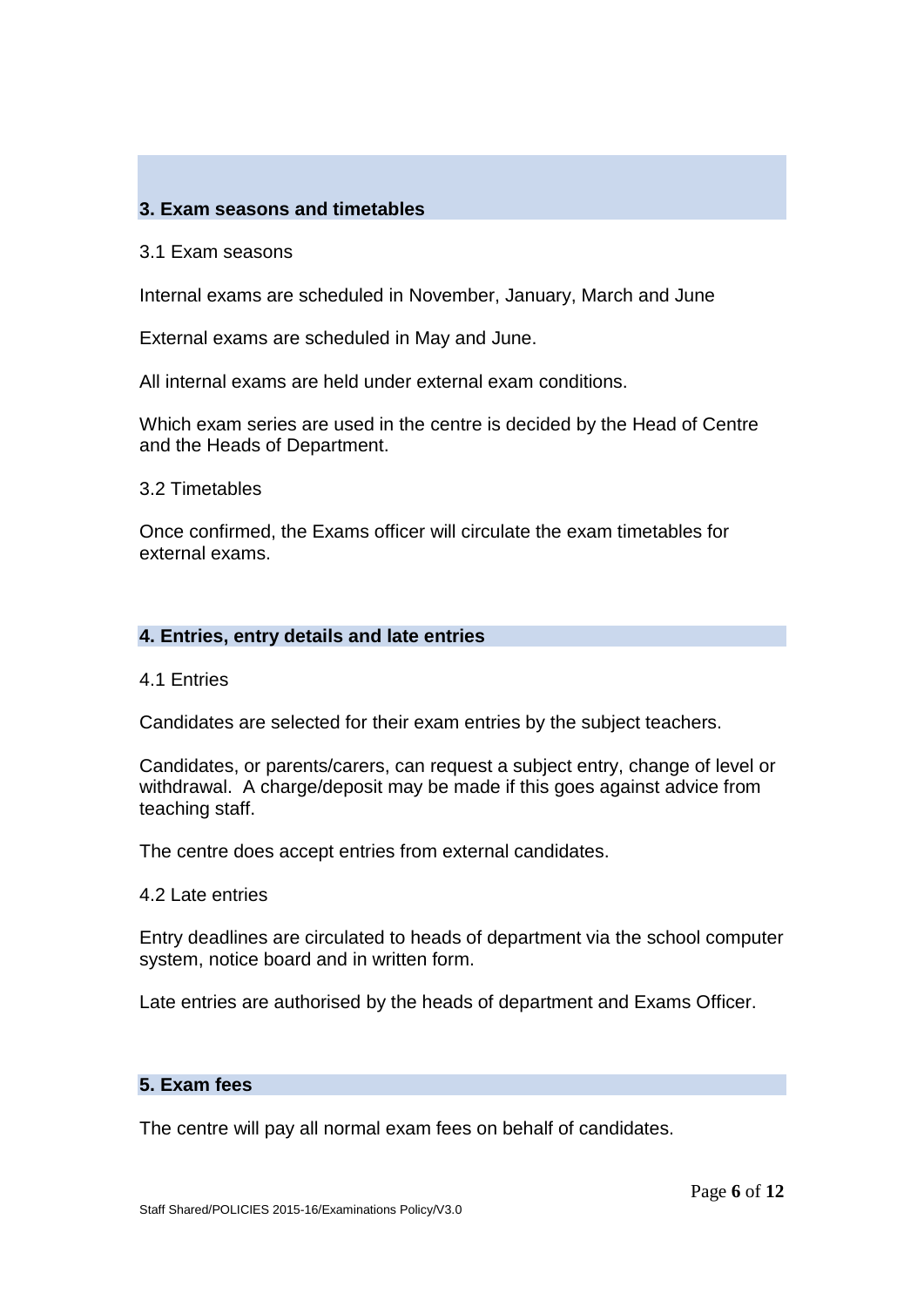Late entry or amendment fees are paid by departments where they are as a result of late submission of information to the E.O.

Candidates or departments will not be charged for changes of tier/withdrawals made by the proper procedures or alterations arising from administrative processes provided these are made within the time allowed by the awarding bodies.

# **6. The Disability Discrimination Act (DDA), special needs and access arrangements**

## 6.1 DDA

The Disability Discrimination Act 2005 extends the application of the DDA to general qualifications. The centre also applies the Disability Discrimination Act 2010 to the provision of examinations. All exam centre staff must ensure that the access arrangements and special consideration regulations and guidance are consistent with the law.

#### 6.2 Special needs

A candidate's special needs requirements are assessed by the SENCO.

The SENCO will liaise with the E.O. and inform subject teachers of candidates with special educational needs who are embarking on a course leading to an exam, and the date of that exam (if it differs from the published timetable). The SENCO can then inform individual staff of any special arrangements that individual candidates can be granted during the course and in the exam.

#### 6.3 Access arrangements

Making special arrangements for candidates to take exams is the responsibility of the SENCO and the Exams Officer.

Submitting completed access arrangement applications to the awarding bodies is the responsibility of the Exams Officer.

Rooming for access arrangement candidates will be arranged by the SENCO with the Exams Officer.

Invigilation and support for access arrangement candidates will be organised by the SENCO with the Exams Officer.

## **7. Estimated grades**

Estimated grades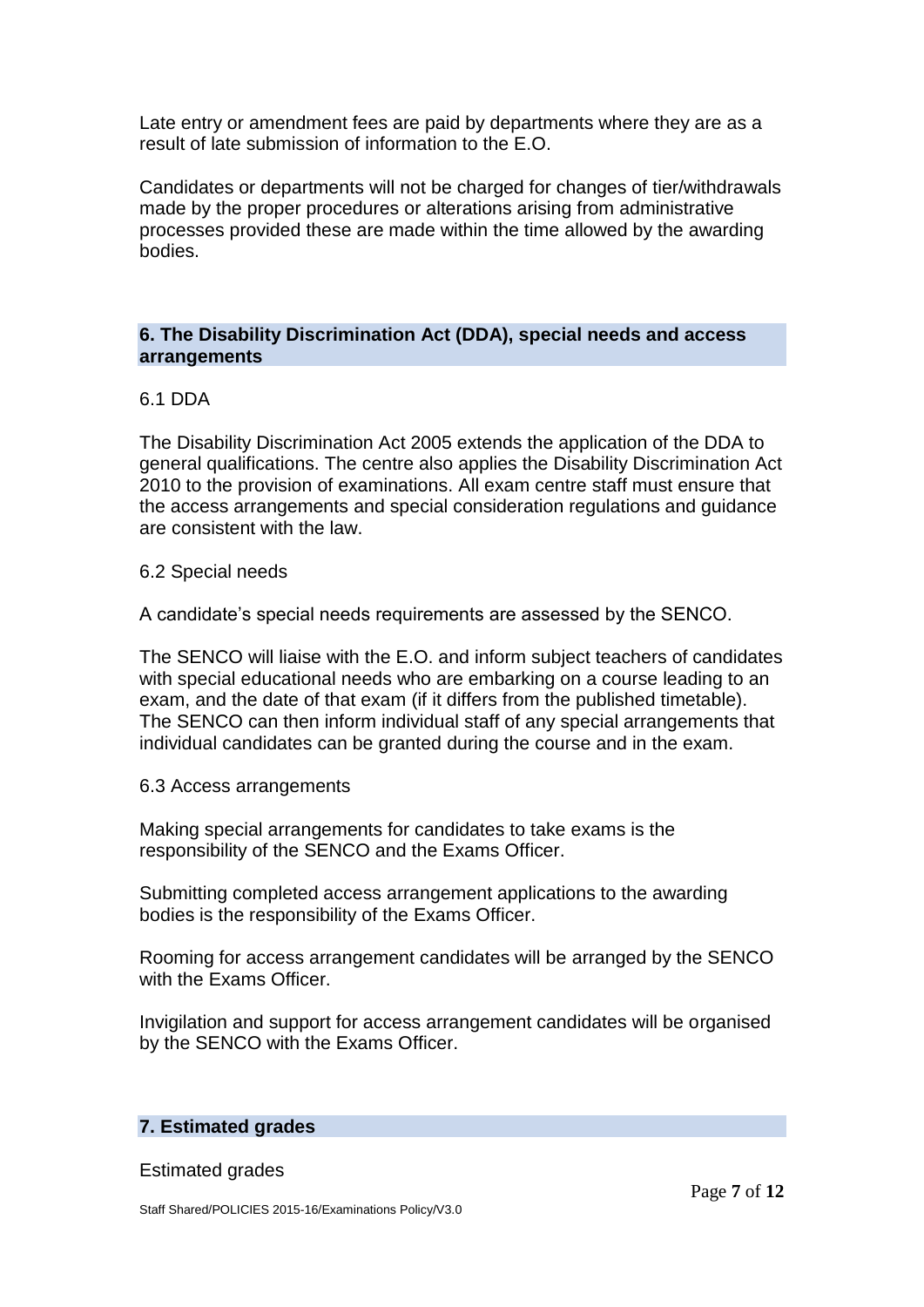The heads of subject will submit estimated grades to the Exams Officer when requested by the Exams Officer.

# **8. Managing invigilators and exam days**

8.1 Managing invigilators

External invigilators will be used for internal exams and external exams.

The recruitment of invigilators is the responsibility of the senior leaders.

Securing the necessary Criminal Records Bureau (CRB) clearance for new invigilators is the responsibility of the centre administration.

CRB fees for securing such clearance are paid by the centre.

Invigilators are timetabled and briefed by the exams office.

Invigilators' rates of pay are set by the centre administration.

#### 8.2 Exam days

The Exams Officer/Deputy Headteacher will book all exam rooms after liaison with other users and make the question papers, other exam stationery and materials available for the invigilator.

Site management is responsible for opening up the allocated rooms in time for a designated team of students to set up the rooms.

The lead invigilator will start all exams in accordance with JCQ guidelines.

Subject staff may be present at the start of the exam to assist with identification of candidates but must not advise on which questions are to be attempted.

In subjects of a practical/technical nature it may be necessary for a specialist teacher to be present throughout the exam.

Exam papers must not be read by subject teachers or removed from the exam room before the end of a session. Papers will be distributed to heads of department at the end of the exam session or after the papers have been despatched.

A relevant subject teacher may be available to read out any subject-specific instructions and start the exam, if required.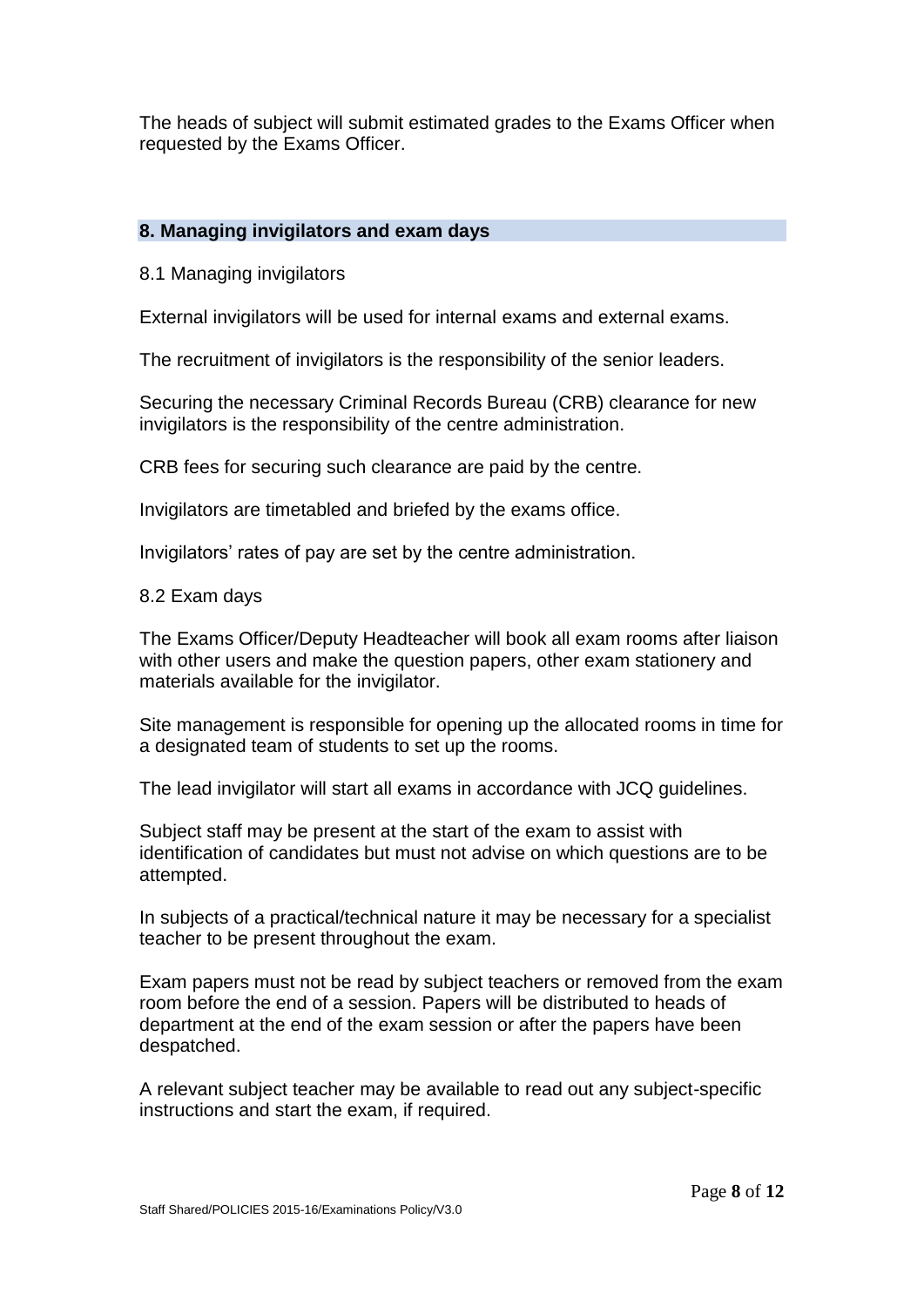## **9. Candidates, clash candidates and special consideration**

#### 9.1 Candidates

The centre's published rules on acceptable dress, behaviour and candidates' use of mobile phones and all electronic devices apply at all times.

Candidates' personal belongings remain their own responsibility and the centre accepts no liability for their loss or damage.

Disruptive candidates are dealt with in accordance with JCQ guidelines.

Candidates may leave the exam room for a genuine purpose requiring an immediate return to the exam room, in which case a member of staff/invigilator must accompany them.

The Exams Officer will attempt to contact any candidate who is not present at the start of an exam and deal with them in accordance with JCQ guidelines.

#### 9.2 Clash candidates

The exams Officer/Deputy Headteacher will be responsible as necessary for supervising escorts, identifying a secure venue and arranging overnight stays.

9.3 Special consideration

Should a candidate be ill before an exam, suffer bereavement or other trauma, be taken ill during the exam itself or otherwise disadvantaged or disturbed during an exam, then it is the candidate's parent or candidate's responsibility to alert the centre, the Exams Officer, or the exam invigilator, to that effect.

The candidate must support any special consideration claim with appropriate evidence within three days of the exam, for example a letter from the candidate's doctor.

The Exams Officer will then forward a completed special consideration application to the relevant awarding body within seven days of the exam.

#### **10. Coursework and appeals against internal assessments**

#### 10.1 Coursework

Candidates who have to prepare coursework should do so by the deadlines given by subject teachers.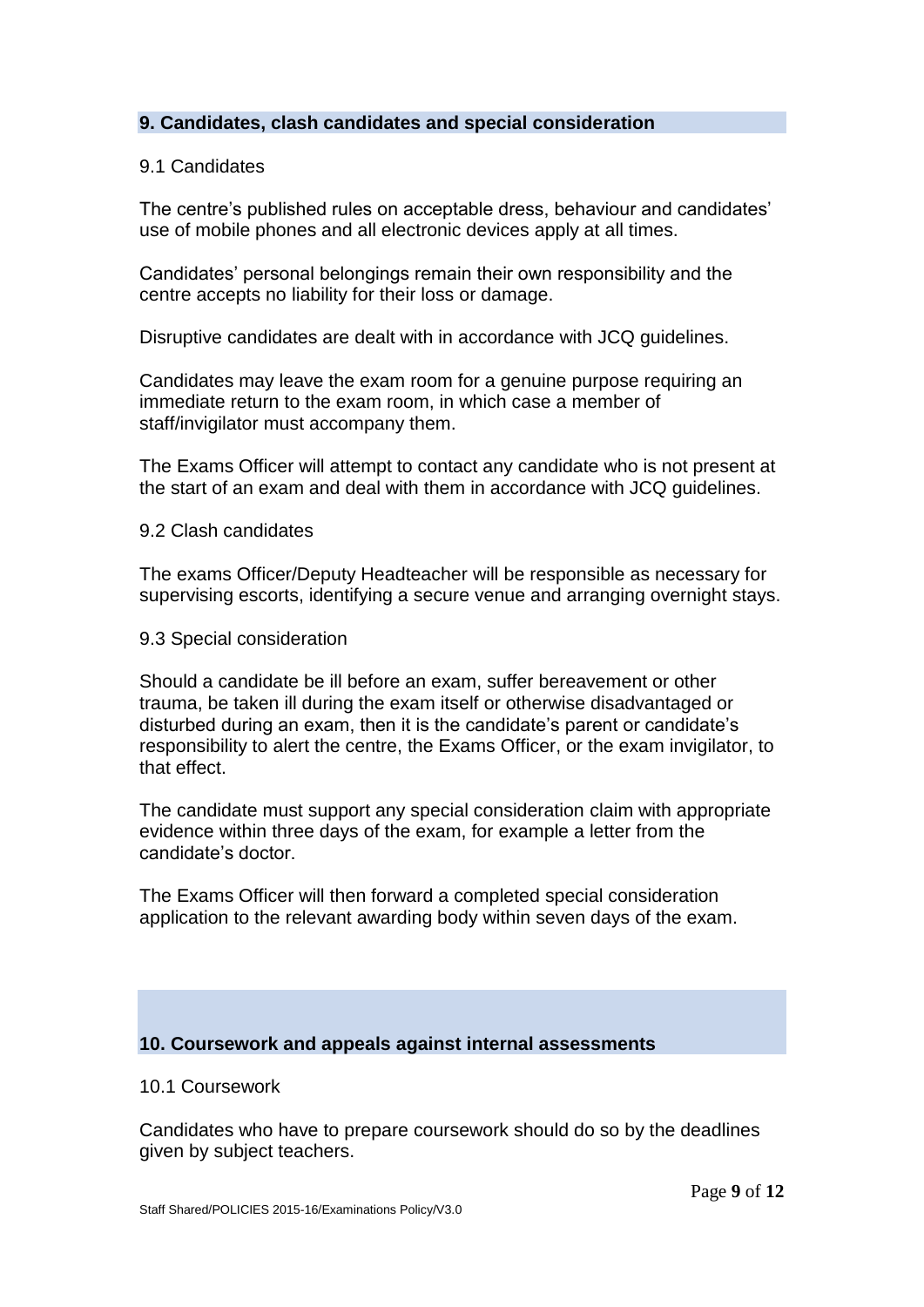Heads of department will ensure all coursework is despatched at the correct time. Address labels will be provided by the E.O. Heads of departments should ensure that admin staff obtain a Certificate of Posting for all parcels despatched for their subjects.

Marks for all internally assessed work and estimated grades are provided to the exams office by the heads of department.

10.2 Appeals against internal assessments

The centre is obliged to publish a separate procedure on this subject, which is available from the exams office.

The main points are:

- appeals will only be entertained if they apply to the process leading to an assessment. There is no appeal against the mark or grade awarded
- candidates may appeal if they feel their coursework has been assessed unfairly, inconsistently or not in accordance with the specification for the qualification
- appeals should be made in writing by 30 June to the head of centre (or other nominee) who will decide whether the process used conformed to the necessary requirements
- the head of centre's findings will be notified in writing, copied to the Exams Officer and recorded for awarding body inspection.

## **11. Results, enquiries about results (EARs) and access to scripts (ATS)**

#### 11.1 Results

Candidates will receive individual results slips on results days either in person at the centre or by post to their home addresses (candidates to provide sae). If no sae is provided results slips will be held in reception for collection at a later date.

Arrangements for the school to be open on results days are made by the Exams Officer.

The provision of staff on results days is the responsibility of the Exams Officer/head of centre.

#### 11.2 EARs

EARs may be requested by centre staff or candidates if there are reasonable grounds for believing there has been an error in marking.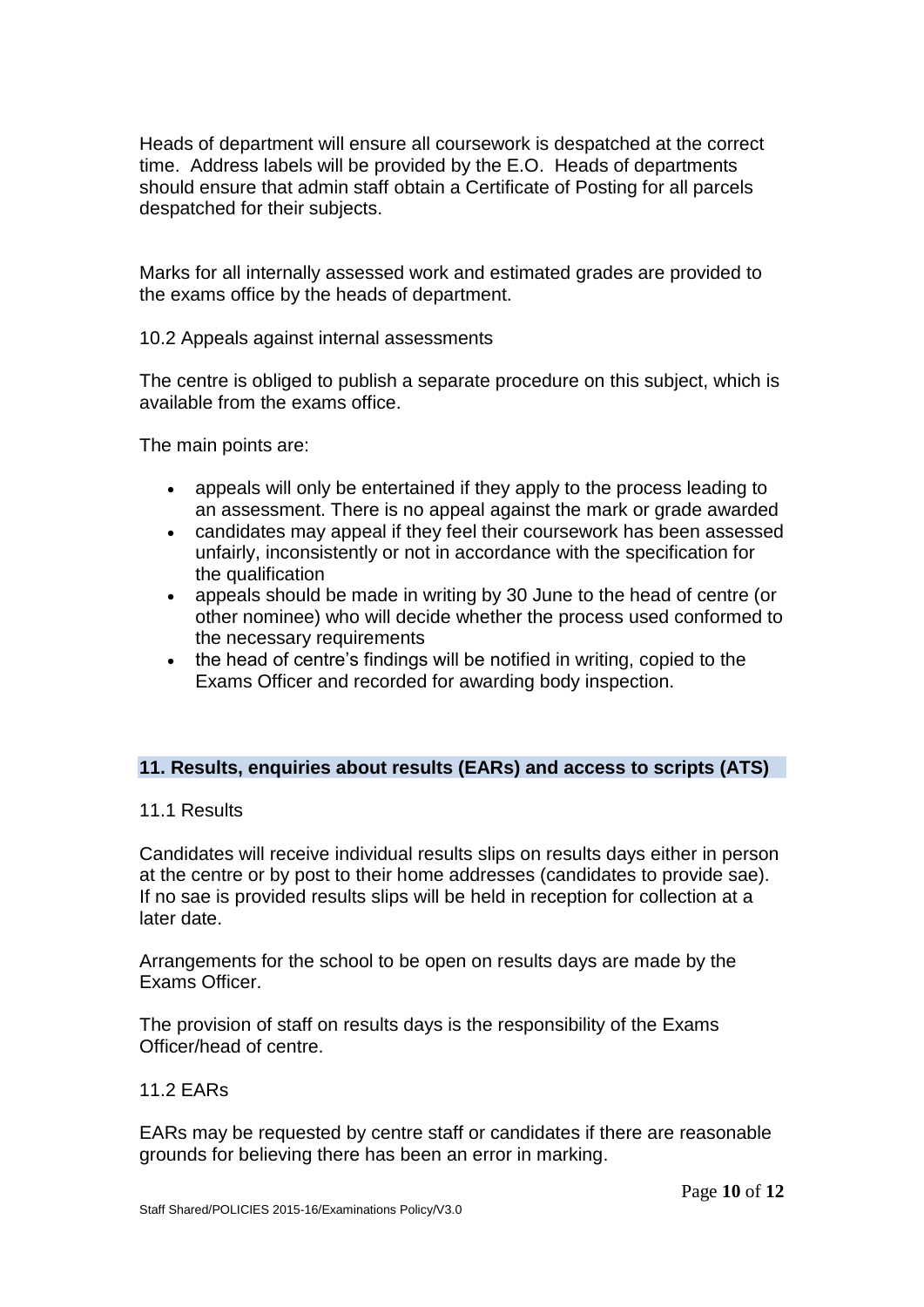If a result is queried, the Exams Officer, teaching staff and Head of Centre will investigate the feasibility of asking for a re-mark at the centre's expense.

When the centre does not uphold an EAR, a candidate may apply to have an enquiry carried out. If a candidate requires this against the advice of subject staff, they will be charged.

11.3 ATS

After the release of results, candidates may ask subject staff to request the return of papers within three days' scrutiny of the results.

Centre staff may also request scripts for investigation or for teaching purposes. For the latter, the consent of candidates must be obtained.

(See also section 5: Exam fees)

#### **12. Certificates**

Certificates are presented in person.

Certificates may be collected on behalf of a candidate by a third party, provided they have been authorised to do so.

Replacement certificates are only issued if a candidate agrees to pay the costs incurred.

## **13. Contingency Plan for Examination Administration**

In the event of the Examinations Manager being absent at any stage of the examination cycle the appropriate line manager (the Senior Deputy Headteacher) within the SLT will step in to manage the role. The Senior Deputy is a former Examinations Officer and is fully conversant with all aspects of the examination cycle. In addition a second Deputy acts as BTEC Quality Nominee and would be able to step in, if needed, to administer the BTEC and other vocational qualifications. Should either of the Deputies be unable to fulfil this role then the school would be able to call upon assistance from one or more of five other Examination Officers within the Invictus Education Trust.

In the event of an unforeseen emergency where the school was unable to accommodate students for their examinations we would look to one/both of our neighbouring schools (The Earls High School & Windsor High School) with whom we have had a long established understanding, to assist. Both of these schools are close enough to our own that students would be able to